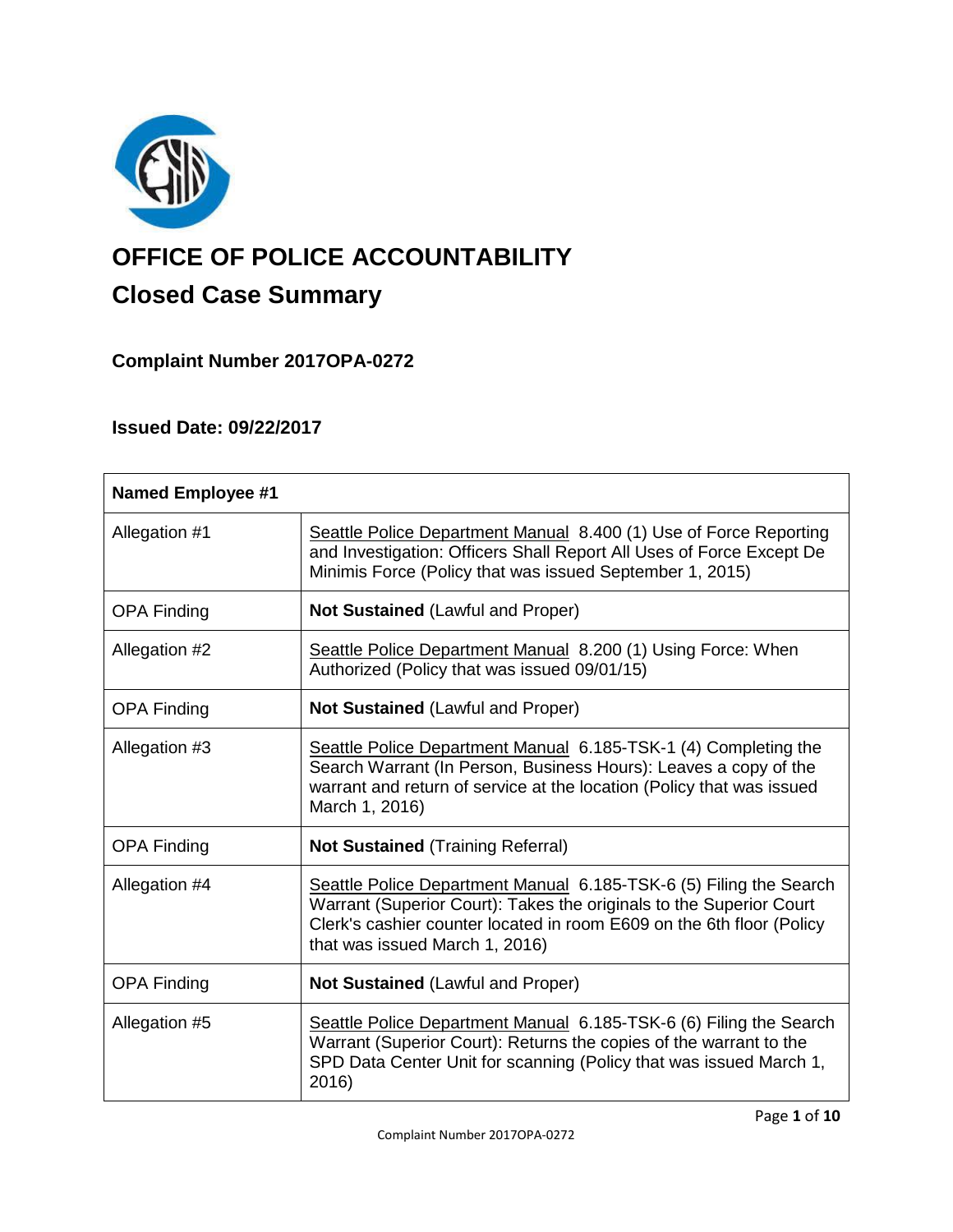| OPA Finding      | <b>Not Sustained (Lawful and Proper)</b> |
|------------------|------------------------------------------|
| Final Discipline | N/A                                      |

| <b>Named Employee #2</b> |                                                                                                                                                                   |
|--------------------------|-------------------------------------------------------------------------------------------------------------------------------------------------------------------|
| Allegation #1            | Seattle Police Department Manual 6.010 (5) Arrests: Sergeants Must<br>Screen All Arrests Prior to Booking or Release (Policy that was issued<br>February 1, 2016) |
| <b>OPA Finding</b>       | <b>Not Sustained (Inconclusive)</b>                                                                                                                               |
| Allegation #2            | Seattle Police Department Manual 6.010 (7) Arrests: Reports Must<br>Be Completed by End of Shift (Policy that was issued February 1,<br>2016)                     |
| <b>OPA Finding</b>       | <b>Sustained</b>                                                                                                                                                  |
| <b>Final Discipline</b>  | Oral Reprimand                                                                                                                                                    |

| <b>Named Employee #3</b> |                                                                                                                                                                                                       |
|--------------------------|-------------------------------------------------------------------------------------------------------------------------------------------------------------------------------------------------------|
| Allegation #1            | Seattle Police Department Manual 8.400 (1) Use of Force Reporting<br>and Investigation: Officers Shall Report All Uses of Force Except De<br>Minimis Force (Policy that was issued September 1, 2015) |
| <b>OPA Finding</b>       | <b>Not Sustained (Inconclusive)</b>                                                                                                                                                                   |
| Allegation #2            | Seattle Police Department Manual 8.200 (1) Using Force: When<br>Authorized (Policy that was issued 09/01/15)                                                                                          |
| <b>OPA Finding</b>       | <b>Not Sustained (Lawful and Proper)</b>                                                                                                                                                              |
| <b>Final Discipline</b>  | N/A                                                                                                                                                                                                   |

| Named Employee #4  |                                                                                                                                                                              |
|--------------------|------------------------------------------------------------------------------------------------------------------------------------------------------------------------------|
| Allegation #1      | Seattle Police Department Manual 6.020 (I) Arrests and Detentions<br>of Foreign Nationals: Policy Identifying Foreign Nationals (Policy that<br>was issued December 6, 2011) |
| <b>OPA Finding</b> | <b>Not Sustained (Lawful and Proper)</b>                                                                                                                                     |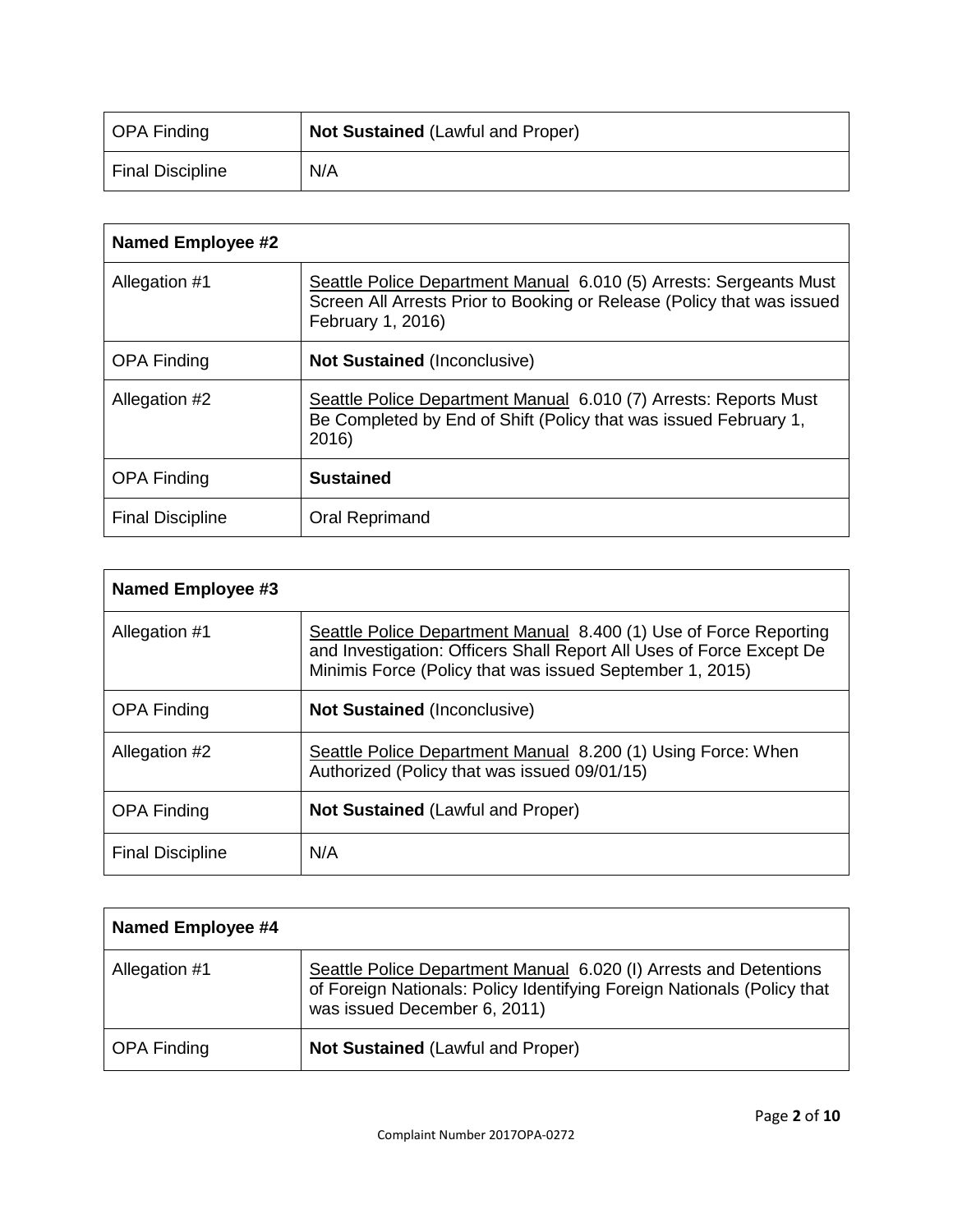| <b>Final Discipline</b> | N/A |
|-------------------------|-----|
|-------------------------|-----|

#### **INCIDENT SYNOPSIS**

The Named Employees arrested the subject, then made contact with Complainant #2 when they executed a search warrant on the subject's residence.

#### **COMPLAINT**

Complainant #1 alleged the Named Employees and Unknown Employees arrested a family member (subject) and took her back to her residence. This complainant then alleged that the Named Employees and other Unknown Employees did not identify themselves to Complainant #2 who was at the residence. Both complainants then reported that the Named Employees violated policy when they escorted and handcuffed Complainant #2 causing her injuries. Complainant #2 alleged that she reported to the Named Employees that they were hurting her as this was occurring. The complainants also reported that the house was allegedly searched without a warrant and that a warrant or contact information was not left at the scene. Complainant #2 additionally reported that she was asked for a "green card" despite the fact that she was a citizen.

#### **INVESTIGATION**

The OPA investigation included the following actions:

- 1. Review of the complaint
- 2. Search for and review of all relevant records and other evidence
- 3. Review of In-Car Video (ICV)
- 4. Interviews of SPD employees

#### **ANALYSIS AND CONCLUSION**

Complainant #2 alleged that she was grabbed by her right hand and pulled out of her apartment by an officer. Named Employee #1 stated that he was the officer that pulled her out of the apartment. Complainant #2 was then placed into handcuffs by another officer. Complainant #2 did not assert that she felt pain or complained of pain when she was pulled out of the apartment.

At his OPA interview, Named Employee #1 stated that when he executed the warrant, he announced himself as a police officer and stated that he was in possession of a search warrant. No one immediately opened the door. At some point, the door was opened by Complainant #2. Named Employee #1 informed Complainant #2 that he had a warrant to search the apartment and that he needed her to exit the apartment and walk towards him. At first, Complainant #2 did not do so. She then moved towards him, but remained in the apartment. Named Employee #1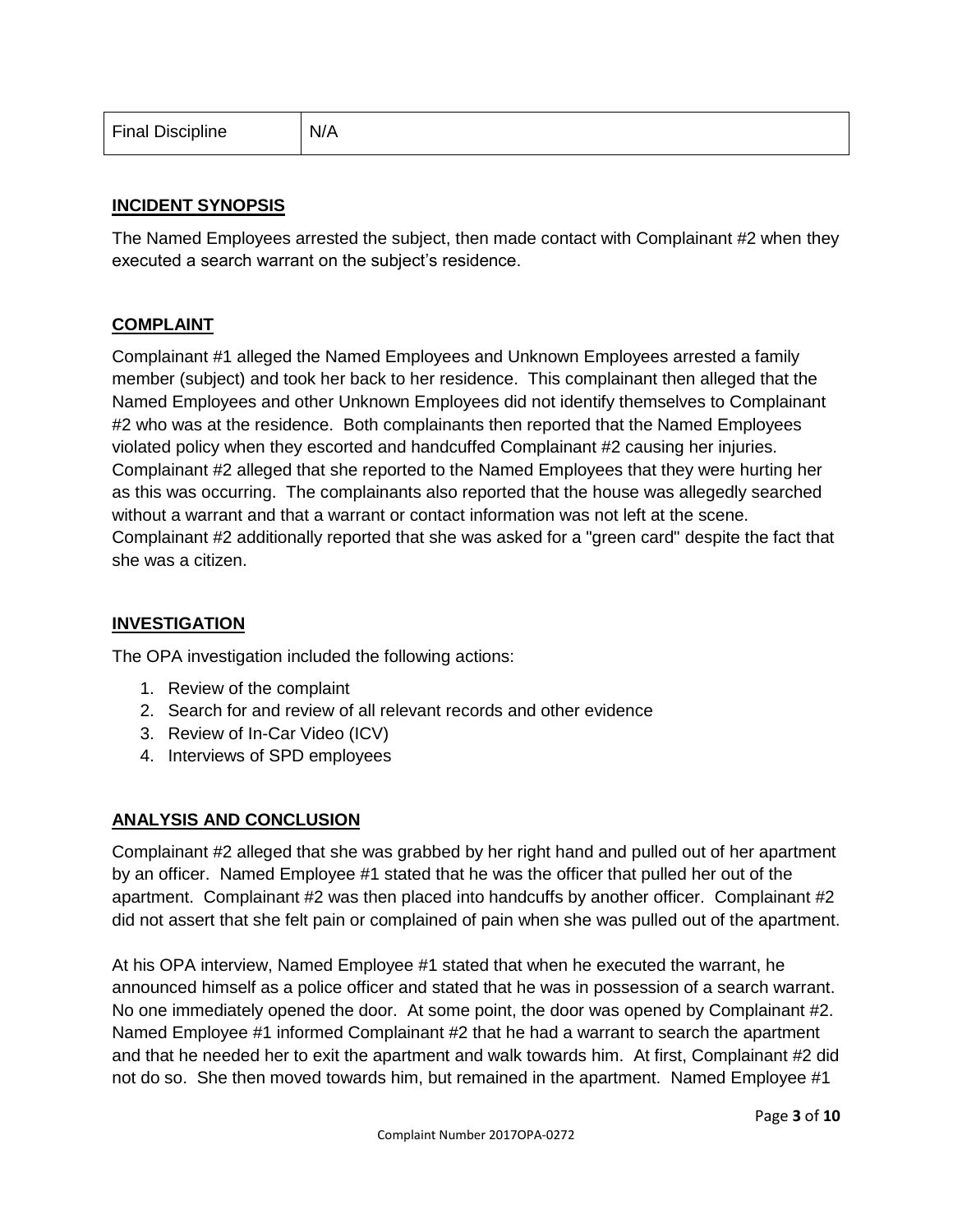made the decision to physically remove her from the apartment. He told hold of her right forearm and pulled Complainant #2 towards him. Named Employee #3 then took custody of Complainant #2 from Named Employee #1. Named Employee #1 stated to OPA that he did not hear Complainant #2 make any complainants of pain.

Given that it was undisputed that Complainant #2 did not complain of pain from being pulled out of the apartment, the OPA Director found that this force was de minimis. As such, Named Employee #1 was not required to report it. The OPA Director noted that Named Employee #1, out of an abundance of caution, screened the force with Named Employee #2 after the fact. He was informed, correctly, that the force was de minimis and need not be reported.

Manual Policy 8.200(1) requires that force used by officers be reasonable, necessary and proportional. Whether force is reasonable depends "on the totality of the circumstances" known to the officers at the time of the force and must be balanced against "the rights of the subject, in light of the circumstances surrounding the event." The policy lists a number of factors that should be weighed when evaluating reasonableness. Force is necessary where "no reasonably effective alternative appears to exist, and only then to the degree which is reasonable to effect a lawful purpose." Lastly, the force used must be proportional to the threat posed to the officer.

Here, the OPA Director found that the force used by Named Employee #1 was reasonable, necessary, and proportional, and thus consistent with policy.

First, with regard to reasonableness, Named Employee #1 was executing a search warrant and gave Complainant #2 a lawful order to exit the apartment. When Complainant #2 failed to comply with that order, it was reasonable for Named Employee #1 to use force to remove her from the apartment.

Second, with regard to whether the force was necessary, the OPA Director found that, at the time the force was used, Named Employee #1 believed that there was no reasonably effective alternative and that the degree of force was reasonable to effect the lawful purpose of removing Complainant #2 from the apartment.

Third, with regard to the proportionality of the force, Named Employee #1 used force commensurate with the threat facing him, and only that level of force needed to get the complainant out of the apartment. As indicated above, this force was de minimis and did not result in any complaint of pain from Complainant #2.

Both complainants alleged that there was no valid search warrant and that officers did not leave the warrant or any contact information at the scene.

SPD policy requires that officers must leave the search warrant and the return of service at the location that is searched. There is no requirement in the policy that officers leave "contact information."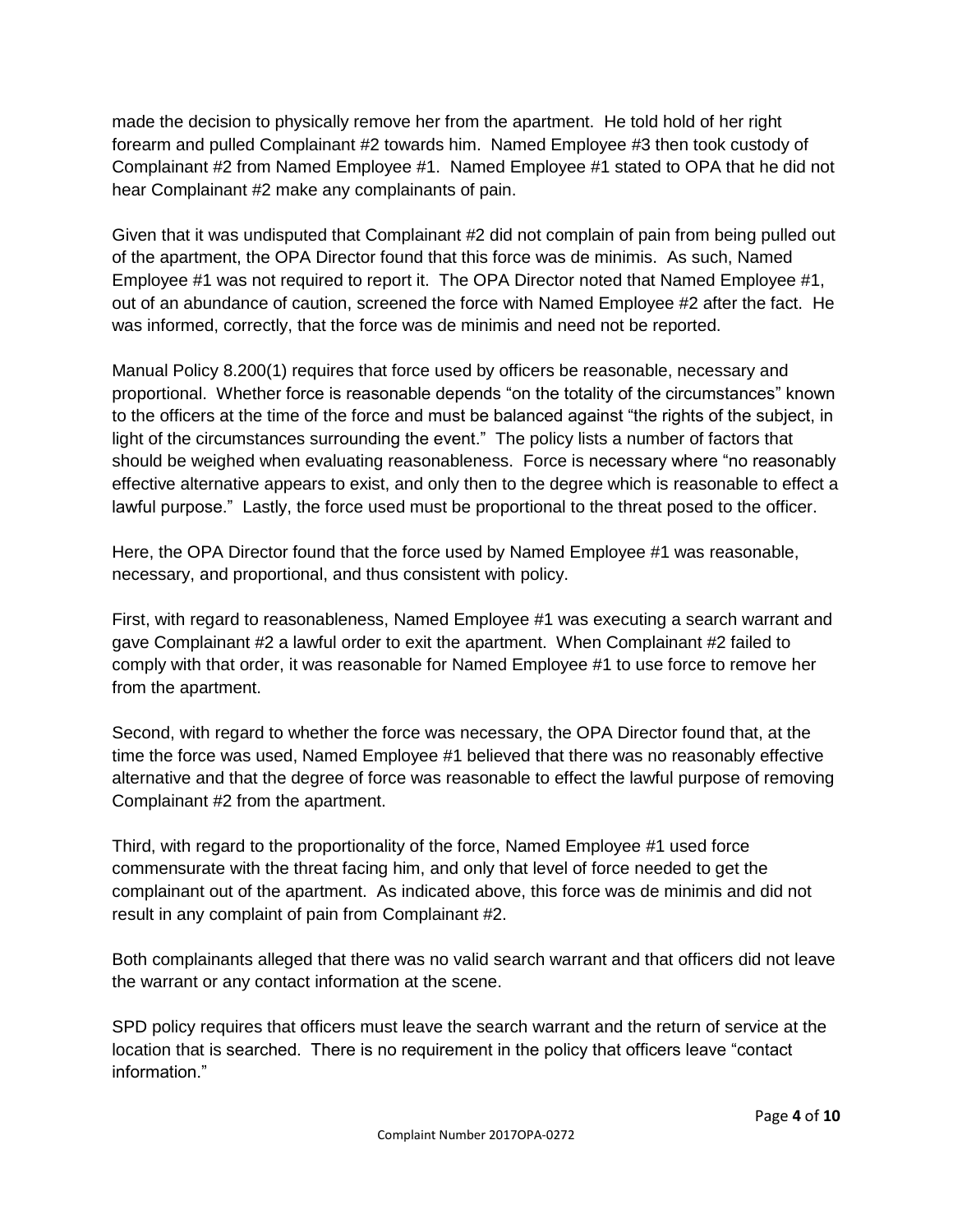Here, Named Employee #1 stated that he completed the search warrant inventory and return of service at the scene. Notably, Named Employee #1 stated that he did so while sitting next to the subject and while in the presence of Complainant #2. He also reported discussing the search warrant with the subject at that time, which was again in the presence of Complainant #2.

Named Employee #1 admitted that he did not leave the warrant and return of service at the apartment. Instead, he placed the warrant, inventory and return of service in the subject's property bag.

At his OPA interview, Named Employee #1 explained that he left the warrant in the subject's property bag rather than at the apartment for several reasons. First, the subject was the subject of the warrant and he believed that "it was better served that she got the forms and was responsible for the forms." Second, the subject was one of the lawful occupants of the residence who Named Employee #1 believed could properly take custody of the forms.

The OPA Director found that Named Employee #1 technically violated policy. However, even if ultimately incorrect, he believed in good faith that it was more effective and permissible to provide the warrant and associated documents to the subject.

SPD policy requires that, after execution of a search warrant, officers must file the original search warrant with the operative court. In this case, OPA classified SPD Policy 6.185-TSK-6 for investigation, which referenced filing search warrants with the King County Superior Court. Here, however, the warrant at issue was a King County District Court warrant and thus should have been filed in that court, not Superior Court. Regardless, from a review of the warrant, it appeared to have been filed. The copy of the warrant obtained by OPA from the District Court was stamped as "filed."

SPD policy further states that once a warrant is filed with the court, officers must return the warrant to the SPD Data Center Unit for scanning. When asked about whether the warrant was sent to the SPD Data Center Unit for scanning, Named Employee #1 stated that he thought it was not. Named Employee #1 further stated that, in his time at Narcotics, he never sent a warrant to the Data Center Unit. Named Employee #1 also indicated that he did not believe that this was a task performed by administrative personnel assigned to the unit. Lastly, Named Employee #1 stated that he did not scan the warrants himself.

In this specific case, Named Employee #1 described that he provided the warrant and associated paperwork to a Detective. He did not know what the Detective did with these documents and whether he complied with the policy.

As indicated above, Named Employee #1 is no longer employed by SPD and if he was the OPA Director would have recommended re-training on this policy. Based on Named Employee #1's statements, however, the OPA Director was concerned that the entire Narcotics Unit was not complying with SPD Policies 6.185-TSK-5, 6.185-TSK-6, and 6.185-TSK-7. If this was the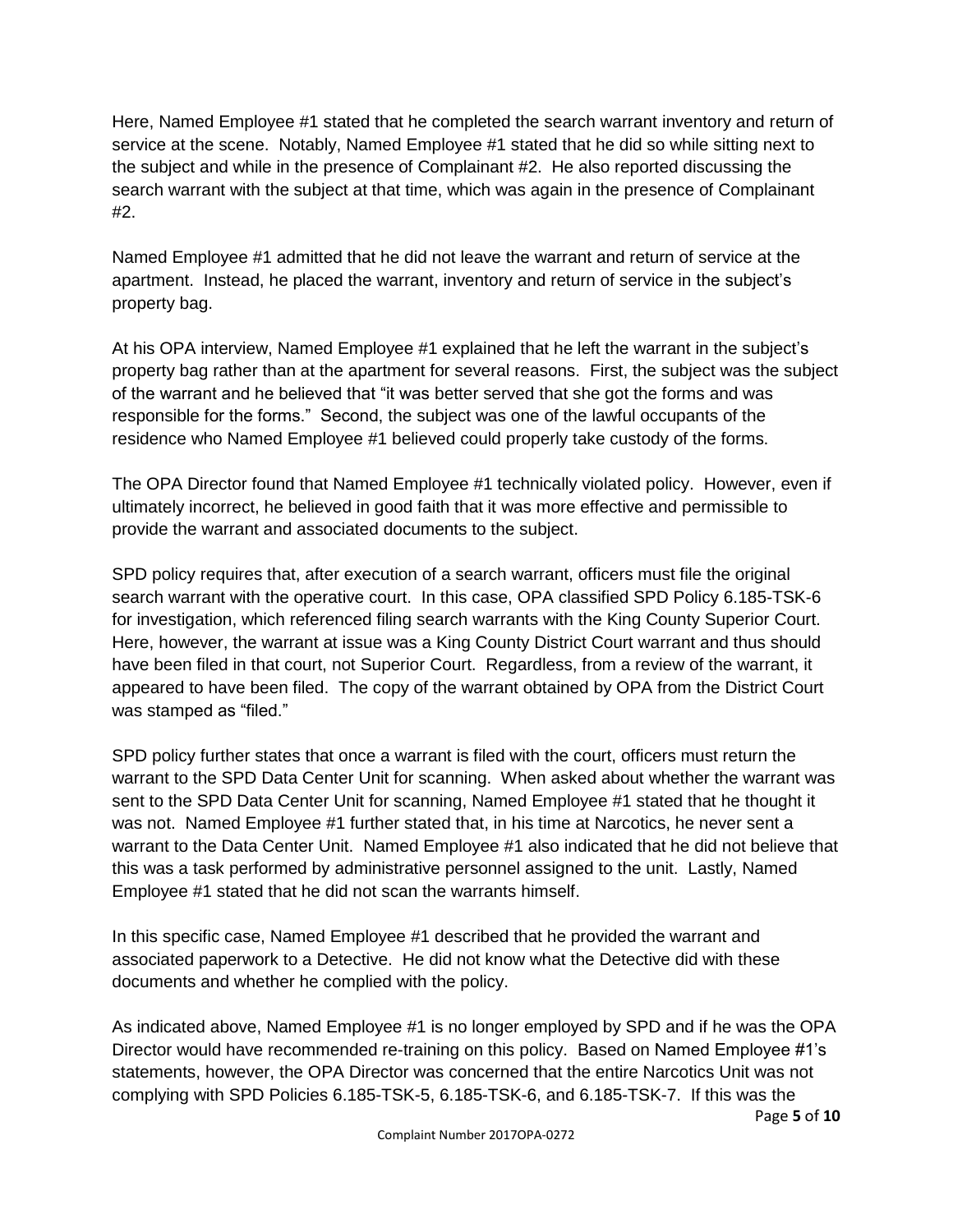case, it may be appropriate for the entire unit to receive additional training to ensure that this policy is being complied with. The OPA Director left this, however, in the discretion of the Department and the chain of command.

SPD policy requires that Sergeants must screen all arrests prior to booking or release. Named Employee #2 reported that he screened the arrest of the subject and the temporary detention and handcuffing of Complainant #2 at the scene. However, neither Named Employee #3 nor the Sergeant observed him screen the incident. While Named Employee #1 stated that he screened his force with Named Employee #2, he did not say whether he observed Named Employee #2 screen the arrest and/or the detention and handcuffing. As discussed below, the Arrest Screening Supplemental Report was filed late and apparently only after Named Employee #2 received a notification from OPA of this complaint and the allegations herein. That certainly did not mean that NE#2 did not screen the incident, but it lessened the weight that the OPA Director placed on this report and ultimately prevented me from conclusively determining that the screening did, in fact, occur.

SPD policy further requires that "reports must be completed by the end of shift." Named Employee #2 did not complete his Arrest Screening Supplemental Report for the arrest of the subject and the detention and handcuffing of Complainant #2 until two days after the incident. Notably, the report was electronically entered several hours after Named Employee #2 received a notice of this allegation from OPA. This raised the question of whether Named Employee #2 would have ever filed this report absent OPA's intake investigation and later complaint notification.

At his OPA interview, Named Employee #2 stated that he thought he submitted this report. He further stated that there was a "ton of paperwork to be reviewed" and "subjects to be booked." It was unclear what, if any, paperwork Named Employee #2 was required to complete other than his screening report. It was further unclear what paperwork was generated by other officers and needed to be reviewed by Named Employee #2 and whether other supervisory personnel, including the Sergeant, assisted in that review. Lastly, based on the OPA Director's review of this case, it appeared that only the subject needed to be booked. Ultimately, Named Employee #2's failure to submit this report was in violation of policy.

Complainant #2 stated that, while she was being handcuffed, she felt pain and said, "what are you doing?" She was told by an officer that she was resisting. Complainant #2 responded that she was not resisting and told the officer that he was hurting her. Complainant #2 further indicated that, at that point, an African American officer walked over and looked at the handcuffing officer as if to say "take it easy." Complainant #2 reported suffering from rheumatoid arthritis and, as a result, having swollen hands. After the incident, Complainant #2 claimed that he observed bruising to her hands and arms. Complainant #2 told OPA that she believed the bruising to be from her handcuffing. Complainant #1 provided OPA with three photographs that purported to show the bruising sustained by Complainant #2. The photographs did not capture Complainant #2's face and did not have a timestamp. Complainant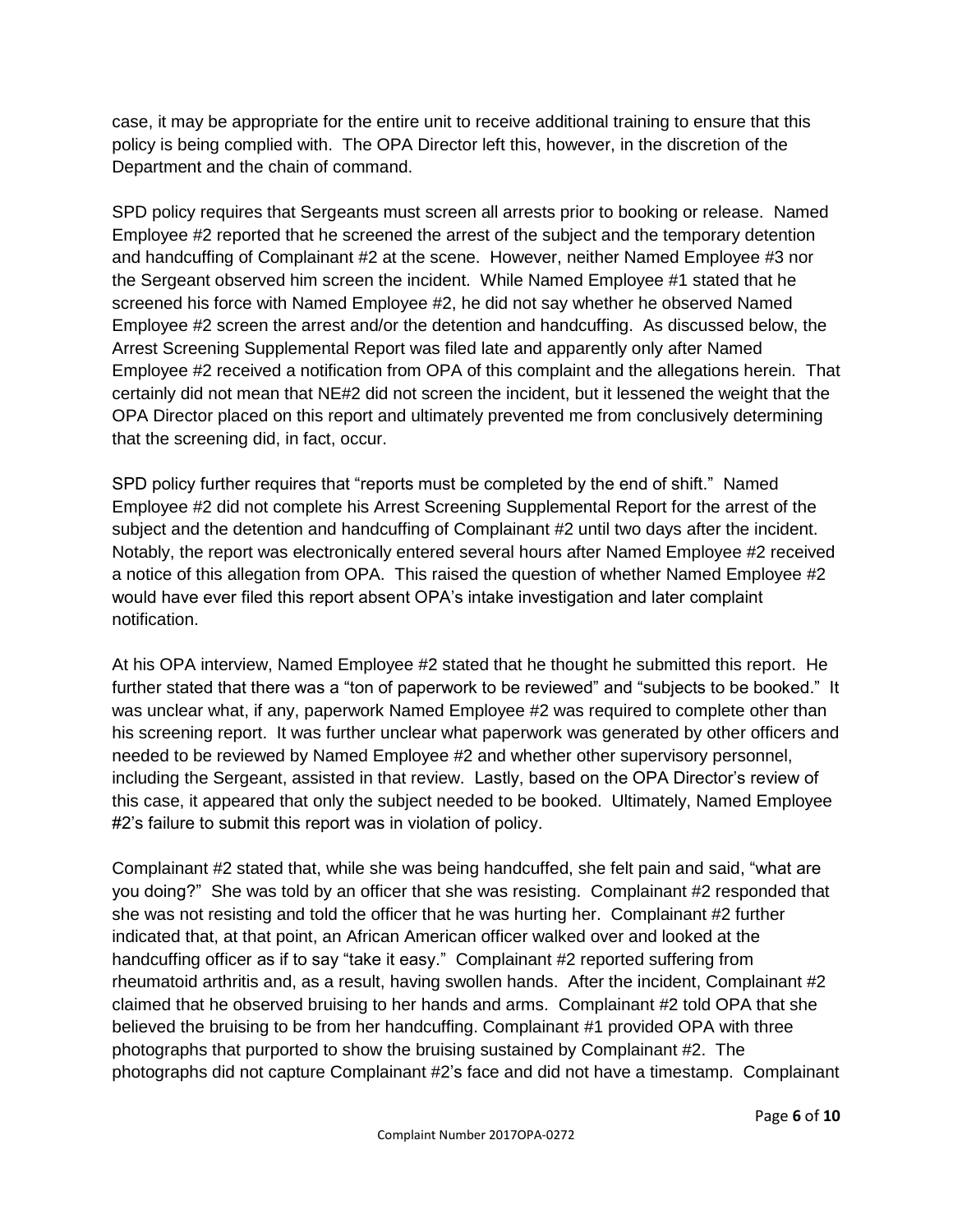#1 was not present at the time the warrant was executed and had no firsthand knowledge as to the handcuffing and what, if anything, Complainant #2 said.

Named Employee #3 made the decision to place Complainant #2 in handcuffs and this decision was made in consultation with the Sergeant. He based that decision on the fact that, even when brought out of the apartment, Complainant #2 did not appear to be listening to him and "kept turning around" and "flailing her hands." Named Employee #3 handcuffed her in order to "control the scene," given that the officers were about to walk into an apartment that could contain numerous threats and was largely an unknown quantity. Named Employee #3 stated that, prior to handcuffing Complainant #2, he explained to her what he was doing and why. Named Employee #3 stated that he did not ever hear Complainant #2 state that the handcuffs were hurting her.

The Sergeant, who assisted in the execution of the warrant, told OPA that he witnessed the handcuffing. The Sergeant corroborated Named Employee #3's account. He stated that Complainant #2 was handcuffed based on her non-compliance with lawful orders and her demeanor. The Sergeant indicated that he did not hear Complainant #2 make a complaint of pain, did not observe her as being in any pain, and did not believe that the force used was anything but de miminis. The Sergeant concluded by stating that had he observed anything other than de minimis force, he would have reported and documented it.

There was an obvious conflict between Complainant #2's and the officers' accounts. If Complainant #2 complained of pain, the force was more than de miminis and should have been reported. If she did not, it was only de minimis force and was not required to be reported under SPD policy.

Complainant #2 alleged that Named Employee #3 subjected her to unreasonable and unnecessary force when he handcuffed her.

As a starting point, Complainant #2's handcuffing was justified as a matter of law. Here, Complainant #2 was an occupant of a residence for which the officers had a search warrant. She was not compliant with the officers' initial requests for her to exit the apartment. Once she did exit the apartment, she was not compliant with further orders and continued to turn around and flail her hands. Based on the nature of the warrant, the fact that the officers did not know if anyone else was in the apartment and whether any such individuals were armed, and the conduct and demeanor of Complainant #2, it was reasonable for Named Employee #3 to handcuff her to control the scene and to ensure officer safety. The OPA Director further credited Named Employee #3's account that the reasons for the handcuffing were explained to Complainant #2. For these reasons, the OPA Director found that Named Employee #3's actions in this regard were consistent with SPD policy.

Page **7** of **10** Complainant #2 alleged that during her interaction with law enforcement she was asked for her "green card." SPD Policy 6.220(I) precludes officers from "ask[ing] for documents relating to someone's immigration or alien status for the sole purpose of establishing their status…" Here,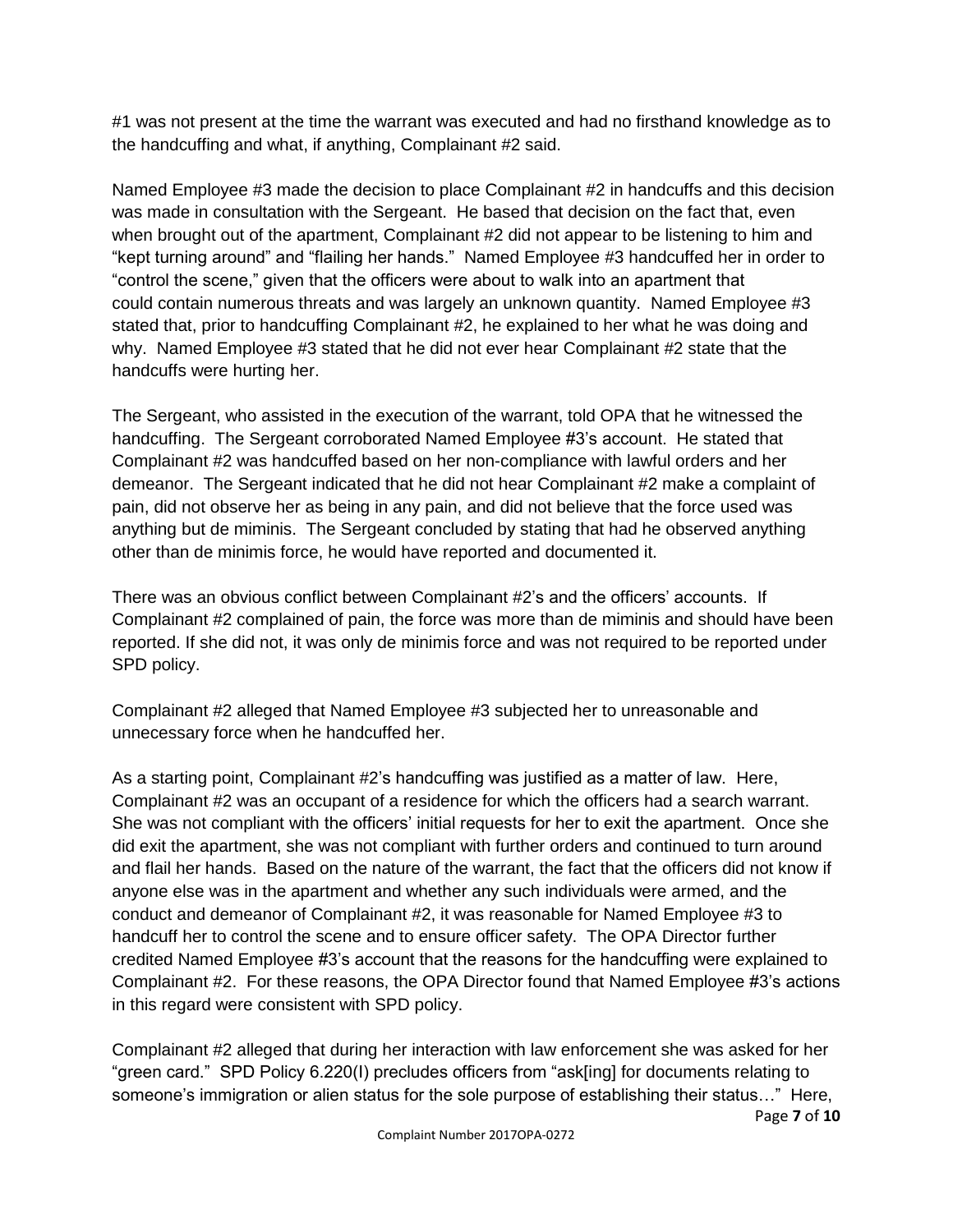Complainant #2 claimed that an officer asked her for her green card, not for her identification. Complainant #2 stated that she was a citizen of the United States and that she believed that it was inappropriate for her to be asked for citizenship documentation. Complainant #2 described the officer that requested her to produce a green card as a Caucasian female K9 officer with blond hair kept in a ponytail.

Based on Complainant #2's description of the interaction, if it in fact occurred, the request for a green card would have been in violation of policy. There was no indication that the green card was needed to determine whether Complainant #2 was a foreign national in order to make a mandatory advisement statement and Complainant #2 conclusively stated that she did not offer to show a green card to the officers. Named Employee #2 and #3, as well as the Sergeant, were asked at their OPA interviews about this allegation and all stated that they did not request that Complainant #2 produce a green card. Named Employee #1 was not asked this question at his OPA interview. Further, based on OPA's investigation, there were no SPD K9 officers, let alone a female K9 officer, that responded to the warrant. Two K9 officers from U.S. Customs and Border Control did respond to the warrant, one of which was a female officer. This individual reported to OPA that she did not interact or speak with any of the occupants of the residence during the execution of the search warrant. The OPA Director noted that OPA had no jurisdiction over the K9 officer and, as a federal employee, she was not bound by SPD policies.

Ultimately, the OPA Director could not conclusively determine whether this interaction occurred as Complainant #2 described. However, given that there was no SPD employee at the scene that matched the description provided by Complainant #2, the OPA Director could conclusively determine that no unknown SPD employee – identified here as Named Employee #4 – engaged in this conduct.

#### **FINDINGS**

#### **Named Employee #1**

#### Allegation #1

The weight of the evidence showed that the Named Employee #1 was not required to report the force as it was de minimis. Therefore a finding of **Not Sustained** (Lawful and Proper) was issued for *Use of Force Reporting and Investigation: Officers Shall Report All Uses of Force Except De Minimis Force.*

#### Allegation #2

The weight of the evidence showed that the force used by Named Employee #1 was reasonable, necessary, and proportional. Therefore a finding of **Not Sustained** (Lawful and Proper) was issued for *Using Force: When Authorized*.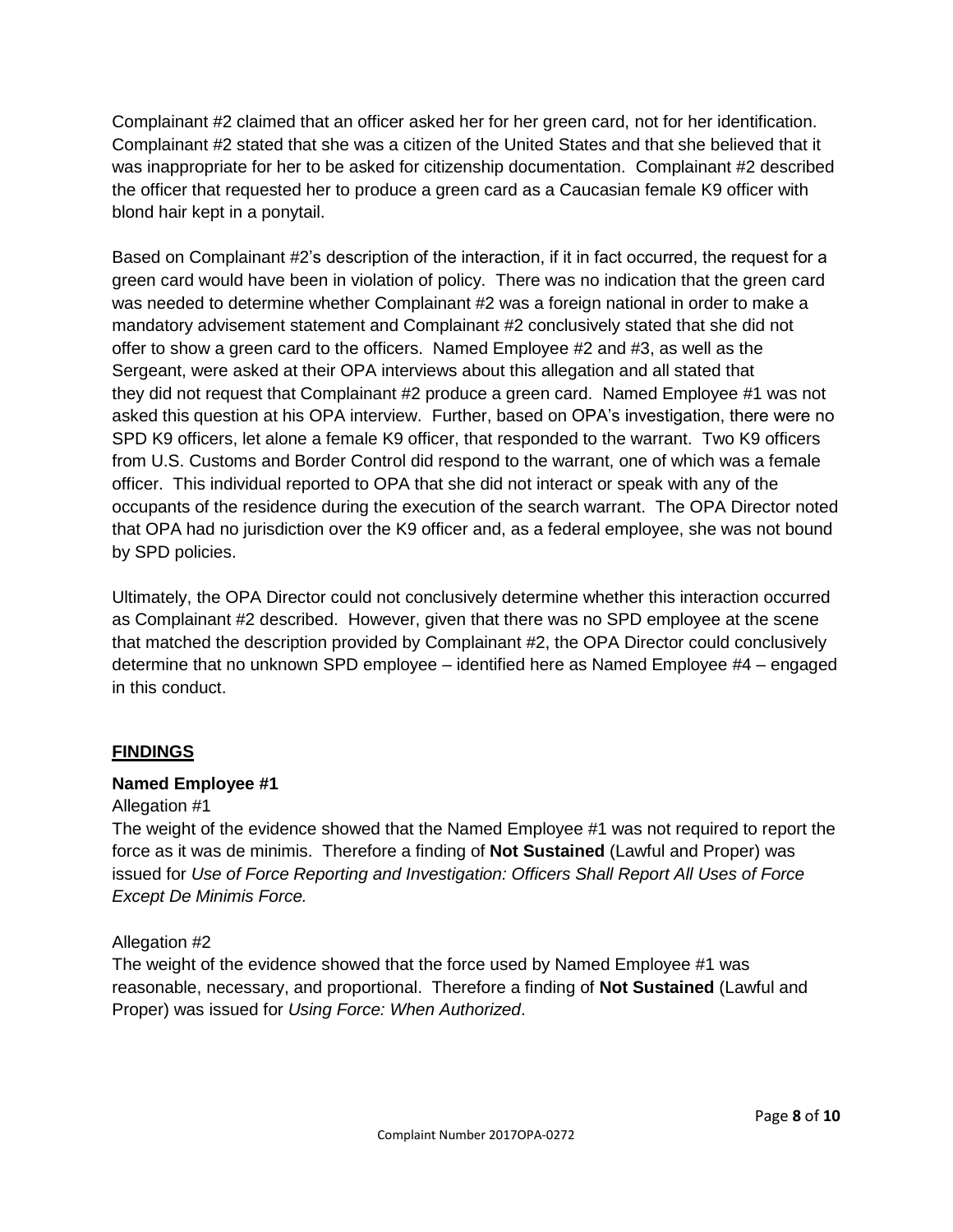#### Allegation #3

Named Employee #1 is no longer employed by the Department. Were he still so employed, the OPA Director would have recommended that he receive additional training as to the requirements of this policy. Therefore a finding of **Not Sustained** (Training Referral) was issued for *Completing the Search Warrant (In Person, Business Hours): Leaves a copy of the warrant and return of service at the location.*

#### Allegation #4

The weight of the evidence showed that the warrant appeared to have been filed. Therefore a finding of **Not Sustained** (Lawful and Proper) was issued for *Filing the Search Warrant (Superior Court): Takes the originals to the Superior Court Clerk's cashier counter located in room E609 on the 6th floor.*

#### Allegation #5

The evidence showed that it may be appropriate for the entire unit to receive additional training to ensure that this policy is being complied with. The OPA Director left this, however, in the discretion of the Department and the chain of command. Therefore a finding of **Not Sustained**  (Training Referral) was issued for *Filing the Search Warrant (Superior Court): Returns the copies of the warrant to the SPD Data Center Unit for scanning.*

#### **Named Employee #2**

#### Allegation #1

There was not a preponderance of the evidence either supporting or refuting the allegation. Therefore a finding of **Not Sustained** (Inconclusive) was issued for *Arrests: Sergeants Must Screen All Arrests Prior to Booking or Release.*

#### Allegation #2

A preponderance of the evidence showed that Named Employee #2's failure to submit the report was in violation of policy. Therefore a **Sustained** finding was issued for *Arrests: Reports Must Be Completed by End of Shift.*

#### **Discipline Imposed:** Oral Reprimand

#### **Named Employee #3**

Allegation #1

There was not a preponderance of the evidence either supporting or refuting the allegation. Therefore a finding of **Not Sustained** (Inconclusive) was issued for *Use of Force Reporting and Investigation: Officers Shall Report All Uses of Force Except De Minimis Force.*

#### Allegation #2

The weight of the evidence showed that Named Employee #3's actions in this regard were consistent with SPD policy. Therefore a finding of **Not Sustained** (Lawful and Proper) was issued for *Using Force: Use of Force: When Authorized.*